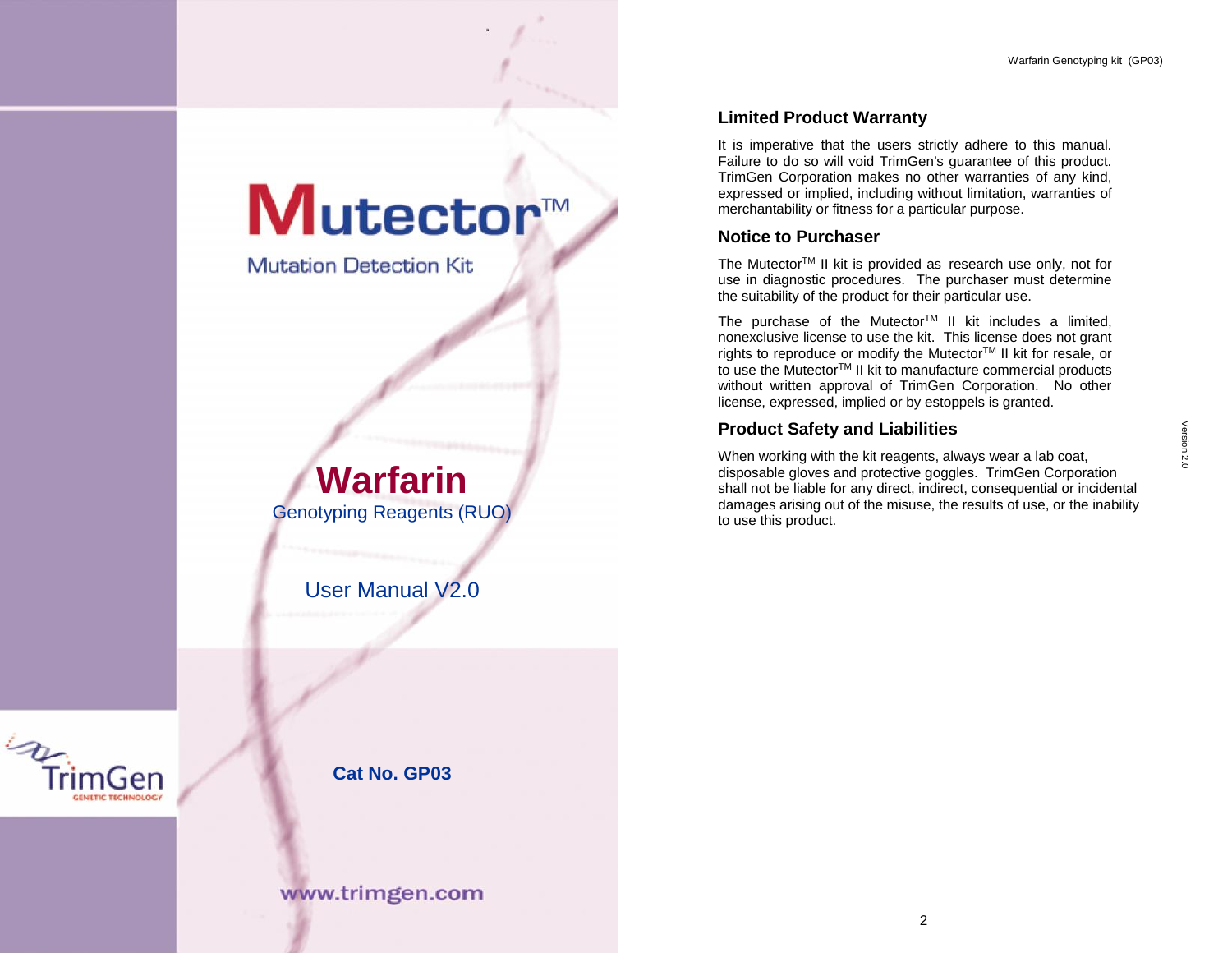#### Warfarin Genotyping kit (GP03)

#### **CONTENTS**

| <b>Introduction</b>                     | 4  |     |
|-----------------------------------------|----|-----|
| <b>Overview of Warfarin Assay</b>       | 5  |     |
| <b>Materials Provided</b>               | 6  |     |
| <b>Materials Required</b>               | 7  |     |
| <b>Equipment Required</b>               | 7  |     |
| <b>DNA Sample Preparation</b>           | 8  |     |
| <b>Sequencer Setup</b>                  | 8  |     |
| <b>Thermal Cycling Programs</b>         | 9  |     |
| Mutector <sup>™</sup> II Assay Protocol | 10 |     |
| Data Analysis                           | 13 |     |
|                                         |    | Ver |

#### **Storage**

Upon receipt of the kit, store at  $-20^{\circ}$ C until use. At this temperature the reagents are stable for 8 months.

 $\frac{1}{2}$  at  $-20^{\circ}$ C until use. At this<br>stable for 8 months.<br>e reagents at 2-8°C and keep<br>light. At this condition the<br>ths. After first use, store all of the reagents at 2-8°C and keep | them protected from direct light. At this condition the reagents are stable for 2 months.

#### **Introduction**

The Mutector<sup>™</sup> II Warfarin genotyping assay is a single tube test designed for identifying the following single nucleotide polymorphisms (SNPs):

| $CYP2C9*2$ | C430T     |  |
|------------|-----------|--|
| $CYP2C9*3$ | A1075C    |  |
| VKORC1     | -1639 G>A |  |

The assay uses TrimGen's proprietary technology called Shifted Termination Assay (STA). The STA technology accurately detects single nucleotide variation through multiple steps: (1) Sequence specific amplification of target gene (2) Sequence-selective termination of target nucleotide and (3) Sequence-dependent primer extension.

The genotypes are easily differentiated by fragment size and colors to give clear-cut results.

#### **\* Shifted Termination Assay (STA)**

Shifted Termination Assay (STA) technology is a proprietary multi-base primer extension method. The specially formulated ST reagents extend detection primers by multiple bases to increase signal strength and fragment size, creating mutation peaks that are easily distinguished from wild type. The STA technology has sequencing like accuracy and the mutation is confirmed by both peak color and fragment size. The method enriches mutation signal and detects low-level mutations missed by sequencing.



**STA reaction**

**Fragment analysis**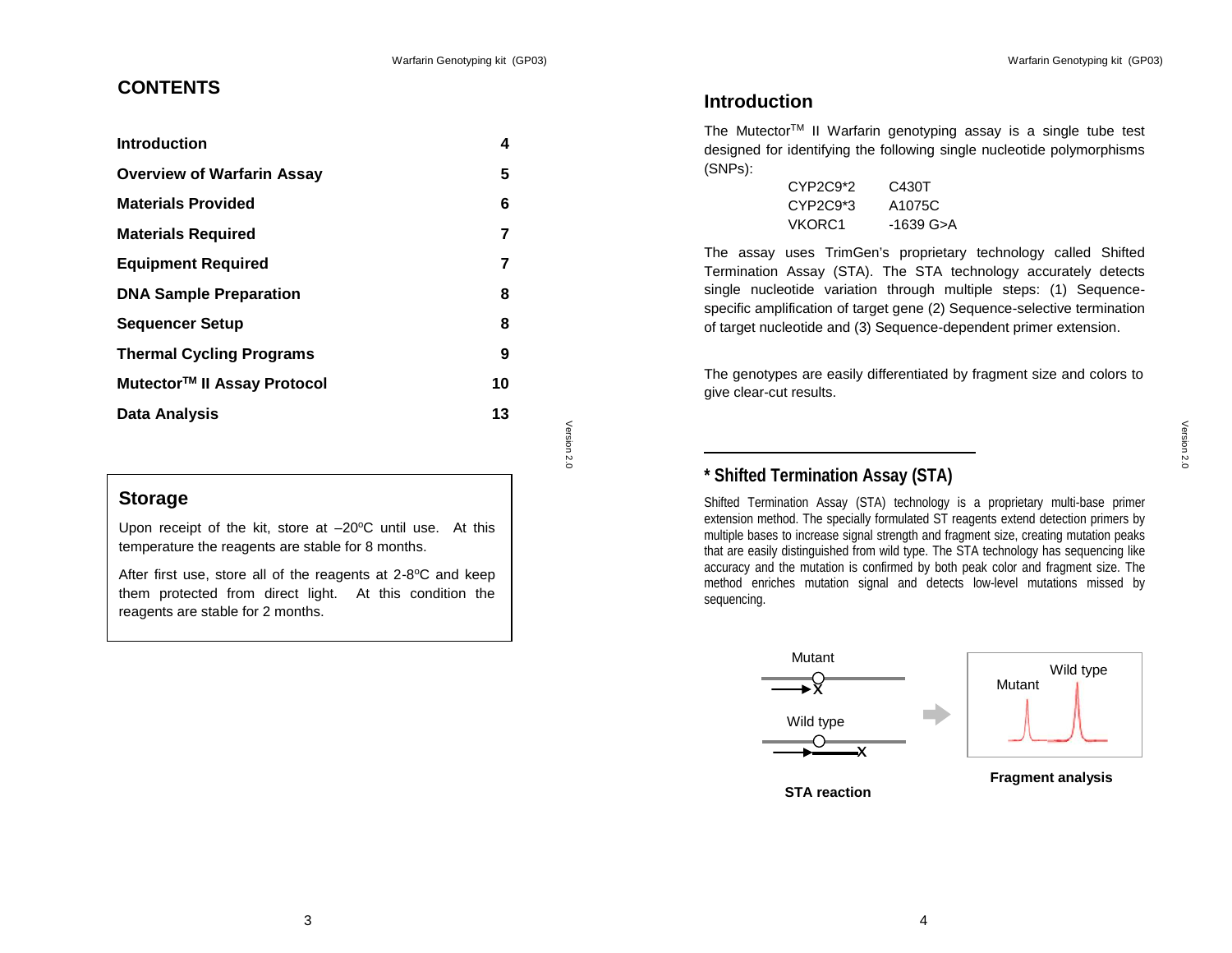#### **Overview of Warfarin Assay**





#### **Materials Provided:**

The Mutector<sup>™</sup> Warfarin Genotyping Kit contains reagents for 32 tests.

| <b>Materials</b>                                                                     | Cat. GP03 | <b>Description</b>                            |
|--------------------------------------------------------------------------------------|-----------|-----------------------------------------------|
| <b>Master Mix</b>                                                                    | 650 µl    | <b>PCR Reagent Mix</b>                        |
| PCR-P WR                                                                             | 70 µl     | <b>PCR Primers</b>                            |
| C-UP <sub>1</sub>                                                                    | 36 µl     | PCR Product Clean UP Enzyme 1                 |
| C-UP <sub>2</sub>                                                                    | 36 µl     | PCR Product Clean UP Enzyme 2                 |
| C-UP Buffer                                                                          | 750 µl    | Buffer for Clean UP                           |
| ST-WR*                                                                               | 770 µl    | Reagent Mix for genotyping                    |
| DP-WR                                                                                | 70 µl     | Detection Primers for genotyping              |
| CTL-WR                                                                               | 20 µl     | Control DNA for Alleles                       |
| Loading Buffer*                                                                      | 650 µl    | Sample Loading Buffer with Size Stand<br>ards |
| Reagents for DNA amplification.<br><b>PCR-P</b><br>PCR primer mix for amplification. |           |                                               |
| C-UP1 and C-UP2<br>Enzyme mix for cleanup of PCR products.                           |           |                                               |
| <b>C-UP Buffer</b><br>Buffer for the C-UP enzymes.                                   |           |                                               |
| <b>ST-WR</b> (Light sensitive)<br>Pre-mixed reagents for genotyping.                 |           |                                               |
| DP-WR<br>Pre-mixed primers for genotyping.                                           |           |                                               |
|                                                                                      |           |                                               |
|                                                                                      |           |                                               |
|                                                                                      |           | 6                                             |

#### **Reagents Description:**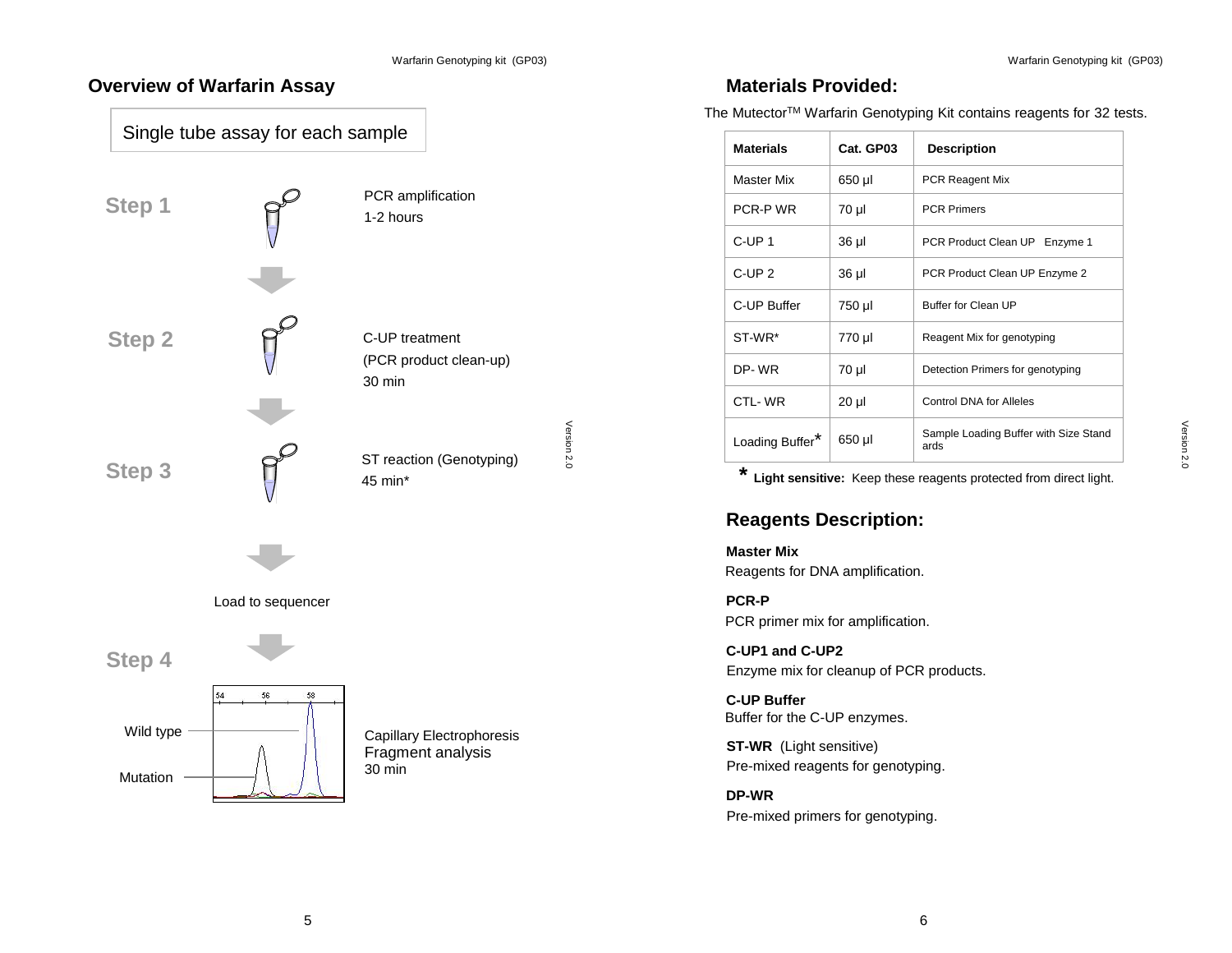#### **CTL-WR**

Pre-mixed control DNA. The controls are sufficient for 10 test runs.

#### **Loading Buffer** (Light sensitive)

Loading buffer for ABI capillary type sequencers and special fluorescence-labeled size standards.

#### **Materials required:**

0.2 ml PCR tubes (8-well strip tube)

DS-32 Matrix Standard Kit for the 3100 and 3130 Series Systems (one time set up. Applied Biosystems Cat. No. 4345831)

#### **Equipment required:**

#### **Thermal Cycler:**

Any type of thermal cycler with a 0.2 ml tube block is acceptable for performing the Mutector™ II assay.

**Sequencer:** Applied Biosystems capillary type Genetic/DNA Analyzer

#### **Analysis Software:**

a 0.2 ml tube block is<br>
"<br>"Mutector™ II assay.<br>
pe Genetic/DNA Analyzer<br>
Bl capillary sequencer<br>
lysis or GeneScan® Data Collection® software for ABI capillary sequencer GeneMapper® for fragment analysis or GeneScan®

#### **DNA Sample Preparation:**

Any commercially available DNA extraction kit is acceptable. **DNA concentration:**

When using a column or bead DNA extraction method, adjust the final concentration of extracted DNA to **50-200 ng/μL**.

When using TrimGen's DNA preparation kit, follow the kit protocol to perform the PCR reaction.

#### **Sequencer setup:**

First time users should set up the analysis program for the sequencer (one time setup). After setup, the program can apply to all Mutector™ II tests for data analysis. Please choose either GeneMapper® or GeneScan® to analyze your data.

#### **GeneMapper® Analysis**

**Step I.** GeneMapper® Setup www.trimgen.com/docs/PartI-GeneMapper-Setup.pdf

**Step II.** Data Collection<sup>®</sup> Software Setup www.trimgen.com/docs/PartII-Data-Collection-Setup.pdf

Setup<br>
-Collection-Setup.pdf<br>
Mapper®<br>
3. Analysis-GeneMapper.pdf<br>
Setup<br>
-Collection-Setup.pdf<br>
ta Analysis<br>
tescan.pdf<br>
8 **Step III.** Data Analysis Using GeneMapper® www.trimgen.com/docs/PartIII-Data-Analysis-GeneMapper.pdf

#### **GeneScan® Analysis**

**Step I.** Data Collection<sup>®</sup> Software Setup www.trimgen.com/docs/PartII-Data-Collection-Setup.pdf

**Step II.** GeneScan® Setup and Data Analysis www.trimgen.com/docs/PartIV-Genescan.pdf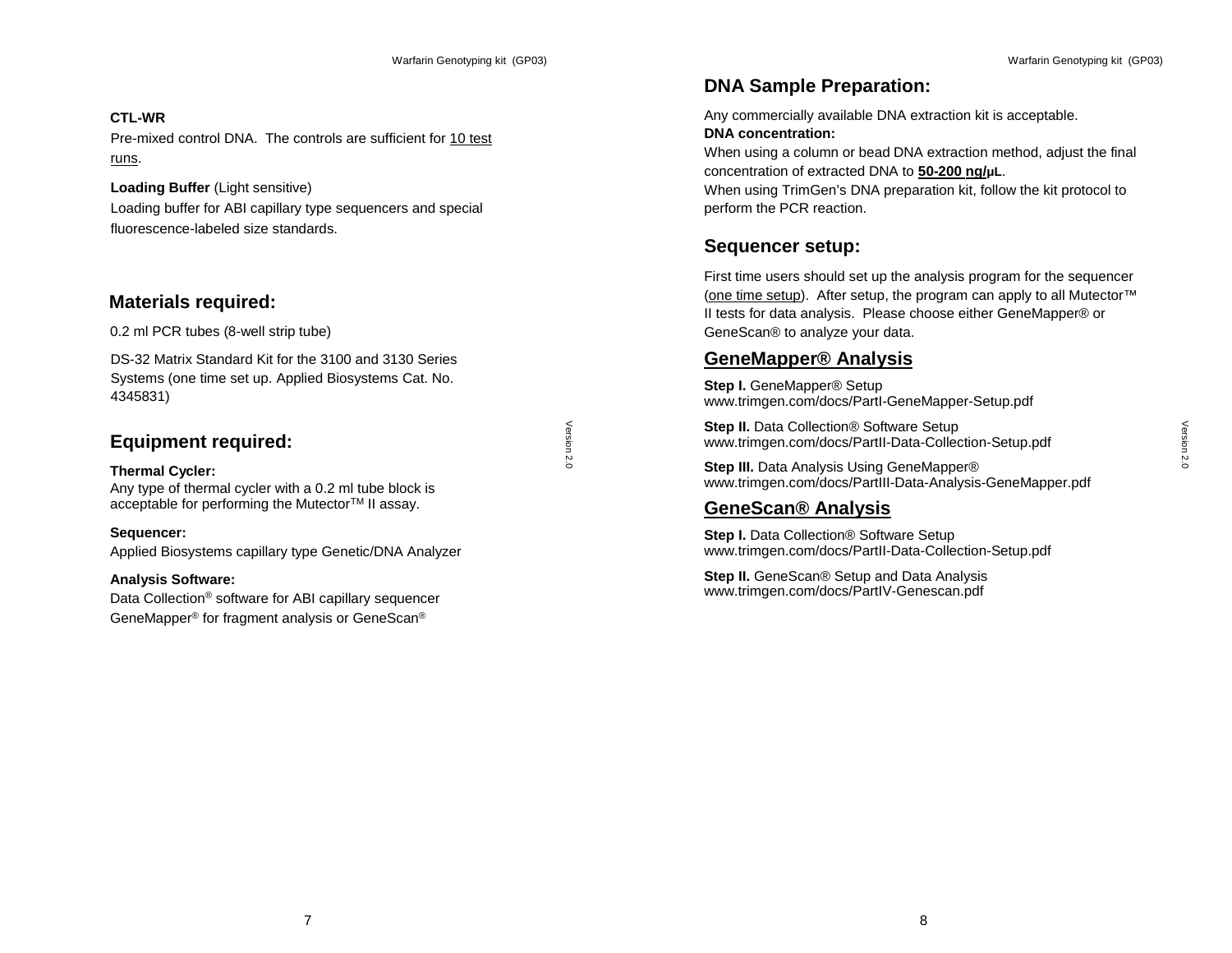#### **Important**

#### **Spectral calibration is required before running the test**

To read the test results correctly, the sequencer needs to be calibrated with the DS-32 calibration kit (Applied Biosystems Cat. No. 4345831). This is a one-time calibration to set up correct spectral channels to read the test results. Refer to the DS-32 Matrix standards kit to prepare the DS-32 matrix standards. Run a Matrix Standard Set DS-32 (5FAM, JOE, NED, ROX) to perform a spectral calibration.

#### **Thermal Cycling Programs:**

| <b>Program 1 (PCR)</b> |                                                      |  |
|------------------------|------------------------------------------------------|--|
| 1 cycle                | $94^{\circ}$ C 2 min                                 |  |
| 35 cycles              | $94^{\circ}$ C 20 sec<br>52°C 30 sec<br>72 °C 30 sec |  |
| 1 cycle                | $72^{\circ}$ C 1 min                                 |  |
|                        | Hold at $4^{\circ}$ C                                |  |

| <b>Program 2</b> (PCR product clean up)       |  |
|-----------------------------------------------|--|
| $37^{\circ}$ C 25 min<br>$95^{\circ}$ C 5 min |  |
| Hold at $4^{\circ}$ C                         |  |

| 35 cycles               | 94°C 20 sec                      |             |
|-------------------------|----------------------------------|-------------|
|                         | 52°C 30 sec                      | Version 2.0 |
|                         | 72°C 30 sec                      |             |
|                         |                                  |             |
| 1 cycle                 | 72°C 1 min                       |             |
|                         |                                  |             |
|                         | Hold at $4^{\circ}$ C            |             |
|                         |                                  |             |
|                         |                                  |             |
|                         |                                  |             |
|                         | Program 2 (PCR product clean up) |             |
|                         |                                  |             |
|                         | 37°C 25 min                      |             |
|                         | $95^{\circ}$ C 5 min             |             |
|                         |                                  |             |
|                         | Hold at $4^{\circ}$ C            |             |
|                         |                                  |             |
|                         |                                  |             |
| Program 3 (ST reaction) |                                  |             |
|                         |                                  |             |
| 1 cycle                 | 94°C 1 minute                    |             |
|                         |                                  |             |
| 20 cycles               | 94°C 20 sec                      |             |
|                         | 50°C 45 sec                      |             |
|                         | 72°C 10 sec                      |             |
|                         |                                  |             |
|                         |                                  |             |
|                         | Hold at $4^{\circ}$ C            |             |
|                         |                                  |             |
|                         |                                  |             |
|                         |                                  |             |
|                         | 9                                |             |

#### **Warfarin Assay Protocol:**

#### **A. PCR Amplification**

Thaw all reagents and keep on ice. Spin down the reagents before use. A negative control (water) is suggested to run with the samples each time.

**A.1.** Collect 0.2 ml PCR strip tubes and label the tubes as follows:





#### **A.2.** Prepare **PCR reaction mix**:

| Master Mix = 18 x ( $\_\_\_\_$ + 1 <sup>*</sup> ) x 1.1 <sup>**</sup> = $\_\_\_\_\_\_\_\_\_$<br>uL u<br>Total number of sample |
|--------------------------------------------------------------------------------------------------------------------------------|
|                                                                                                                                |
| PCR Primers = 2 x ( $\_\_\_\_$ + 1 <sup>*</sup> ) x 1.1 <sup>**</sup> = $\_\_\_\_\_\_\_\_\_$<br>uL u<br>Total number of sample |
| *For negative and positive controls.                                                                                           |
| ** For pipetting error.                                                                                                        |
| Transfer entire volume of the reagents to one tube and mix the<br>contents. This is the PCR reaction mix.                      |
| A.3. Add 20 µL of PCR reaction mix into each tubes.                                                                            |
| A.4. Add $2 \mu L$ of nuclease-free water to the "Neg" tube.                                                                   |
| A.5. Add 1-2 $\mu$ L of sample DNA (50-200 ng/ $\mu$ l) to each sample<br>tube.                                                |
| A.6. Place the PCR tubes in a thermal cycler and run <b>Program 1</b> .                                                        |
|                                                                                                                                |
|                                                                                                                                |
|                                                                                                                                |
| 10                                                                                                                             |

- **A.3.** Add **20 μL** of PCR reaction mix into each tubes.
- **A.4.** Add **2 μL** of nuclease-free water to the "**Neg"** tube.
- **A.5.** Add 1-2 μL of sample DNA (50-200 ng/μl) to each sample tube.
- **A.6.** Place the PCR tubes in a thermal cycler and run **Program 1**.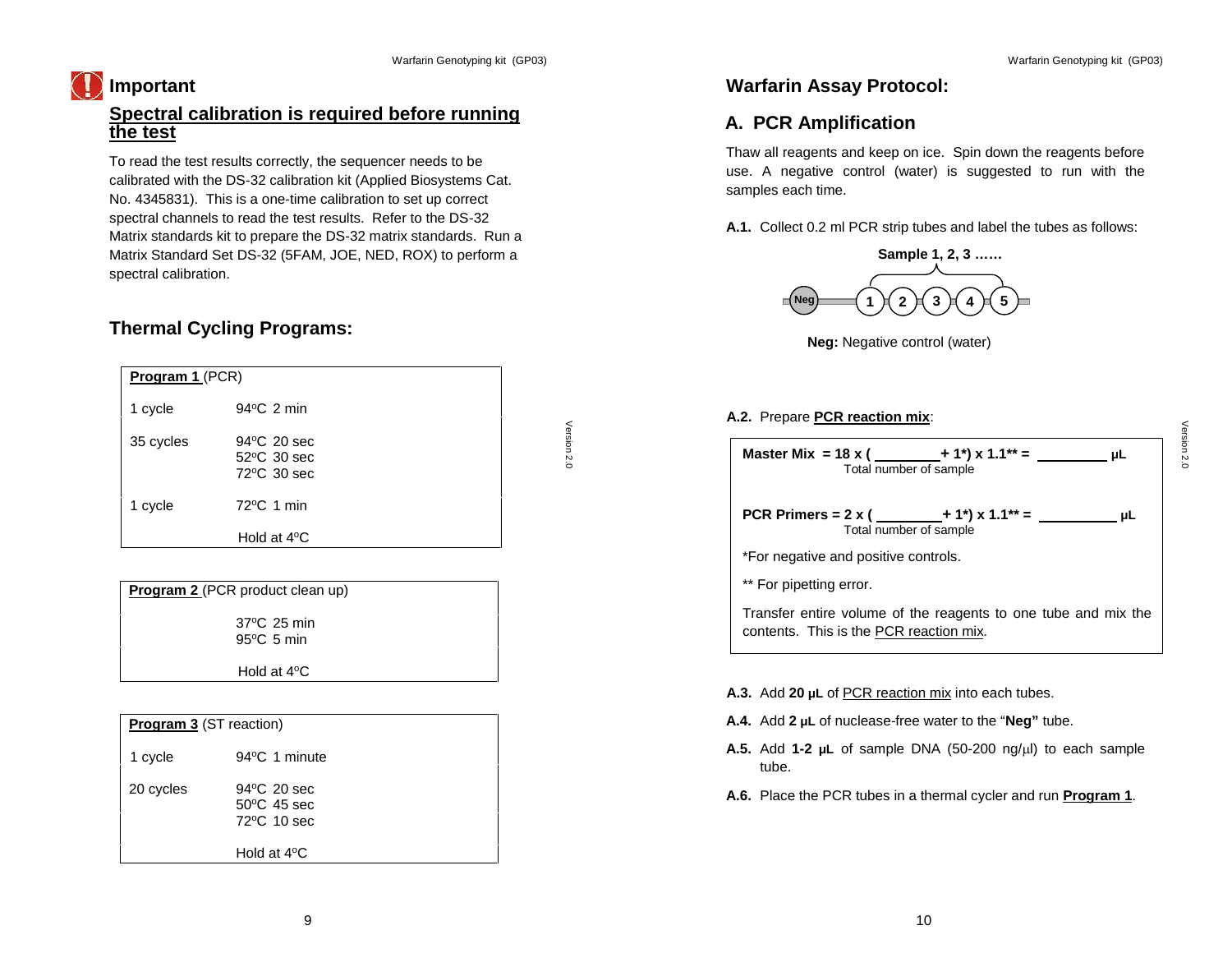| Program 1 |                                             |  |
|-----------|---------------------------------------------|--|
| 1 cycle   | $94^{\circ}$ C 2 min                        |  |
| 35 cycles | 94 °C 20 sec<br>52°C 30 sec<br>72 °C 30 sec |  |
| 1 cycle   | 72°C 1 min                                  |  |
|           | Hold at $4^{\circ}$ C                       |  |



The procedure can be temporarily stopped after **Program 1**. The PCR product can be stored at 4°C for next day test.

#### **During the PCR amplification, prepare steps B1-B2.**

#### **B. PCR Product Clean-up**

#### **Prepare the C-UP mix**

 $C$ -UP1 = 1 x number of samples x 1.1<sup>\*</sup> =  $\mu$ L  $C$ -UP2 = 1x number of samples x 1.1<sup>\*</sup> =  $\mu$ L

C-UP Buffer = 9 x number of samples x  $1.1^* =$  \_\_\_\_\_\_\_\_\_\_\_\_\_\_\_ µL

#### \* For pipetting error.

- 11 Version 2.0 **B.1.** Collect 0.2ml strip tubes, one tube for each PCR reaction. Label the tubes the same as the PCR tubes.
- **B.2.** Add **11 μL** of **C-UP Mix** to each new tube.
- **B.3.** Transfer **5 μL** of PCR products to each corresponding tube.
- **B.4.** Cap the tube, mix the contents and spin all tubes.
- **B.5.** Incubate the tubes in a thermal cycler using **Program 2.**

#### **Program 2**

37<sup>o</sup>C for 25 min

95°C for 5 min

Hold at 4°C

**During the incubation, prepare steps C1-C2.**

#### **C. STA Reaction** (Genotyping)

**C.1.** Collect one 2 ml tube and label the tube with "**ST**". Prepare ST Mix using formula below:



**C.2.** Collect 0.2ml strip tubes, one for each PCR reaction. Label the tubes with sample ID. Label the tubes as follows:



- **C.3.** Add **13 μL** of **ST Mix** (from step C.1) into each of the tubes.
- **C.4.** Add **5 μL** of **CTL-WR** to the **"CTL"** tube.
- **C.5.** Add **5 μL** of C-UP treated PCR products to each corresponding sample tube.
- **C.6.** Mix the contents and spin all tubes.
- **C.7.** Place the tubes into the thermal cycler and perform the ST reaction using **Program 3**.